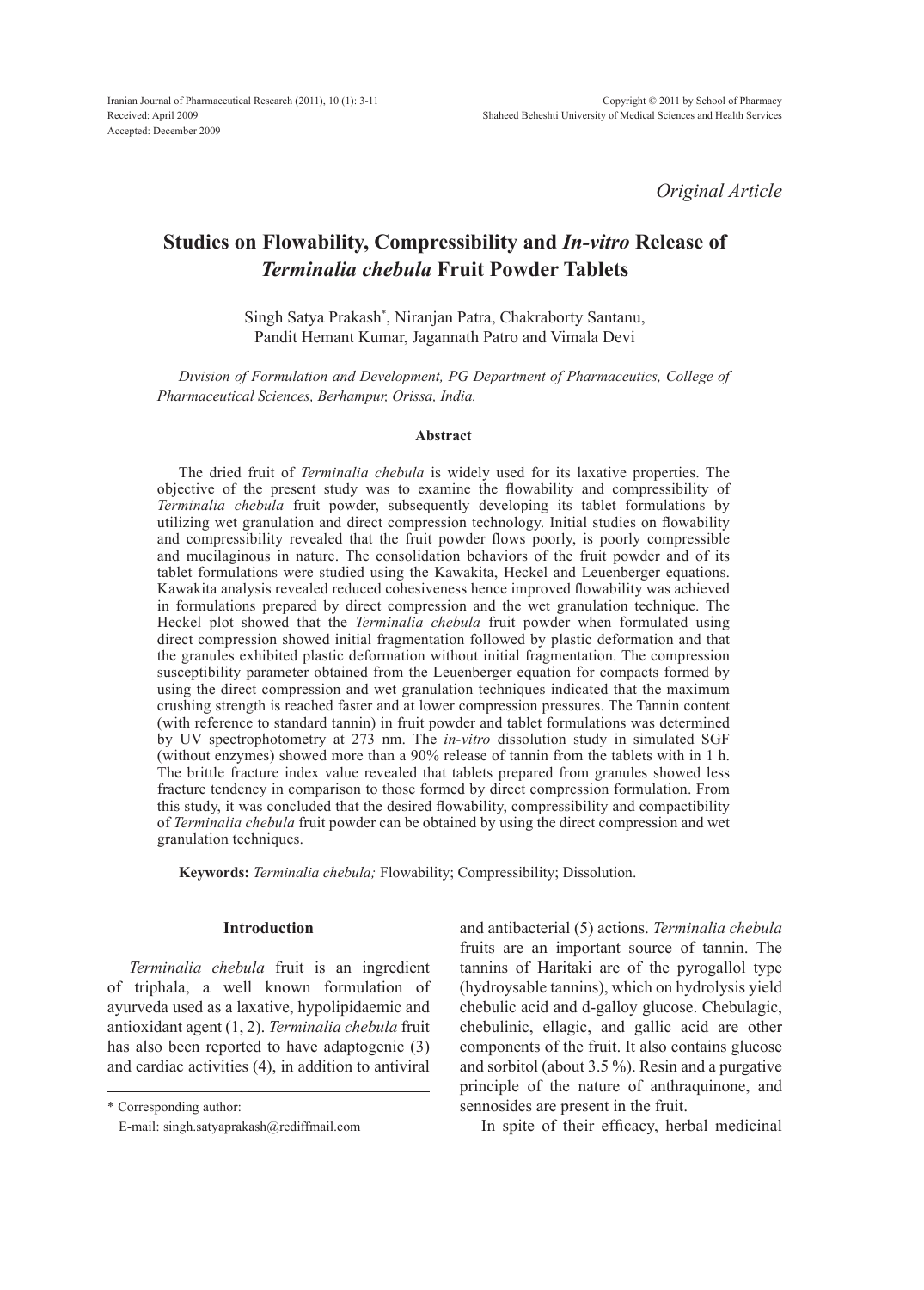products have been widely criticized due to a lack of standardization and poor quality presentation. Formulation of *Terminalia chebula* fruit powder into a measured tablet form could ensure dosage precision. Moreover the formulation of *Terminalia chebula* fruit powder into the form of a modern pharmaceutical tablet would mean it benefiting from the useful properties tablets have. The benefits of tabletizing *Terminalia chebula* fruit powder include ease of administration, greater acceptance due to presentation, prolonged shelf life, quality assurance, greater accuracy in dispensing and reduction in transportation costs (6). Therefore, with a basic understanding of the initial physical and micromeritic properties of *Terminalia chebula* fruit powder more data could be generated to optimize the tabletizing properties of the fruit powder. Hence, the objective of the present study is to produce conventional tablets from *Terminalia chebula* fruit powder for oral administration using wet granulation and direct compression methods. Subsequently preparing the tablets following a systematic study on flowability and compressibility (7) with the aim of characterizing consolidation behavior.

#### **Experimental**

#### *Materials*

The standard tannin sample used in the experiment was obtained as gratis from Sami Labs, India. Avicel PH 101, Avicel PH 102 and the cross povidone specimen was obtained as gratis from Ranbaxy Laboratory Ltd, India. All other chemicals used were of analytical grade.

### *Methods*

# *Collection of plant material*

The fruits of the *Terminalia chebula* plant were collected from the campus of the College of Pharmaceutical Sciences, Mohuda, India and were identified, then authenticated by Botanist, PG Dept of Biosciences, Berhampur University, India. The voucher specimen (0158/07/PGDB/ BU) was deposited in the University's repository herbarium for future reference. The collected fruits were shade dried, powdered and passed through a no. 85 sieve.

# *Determination of quantitative standards and drug content*

The *Terminalia chebula* fruit powder was subjected to various quantitative tests such as acid insoluble ash, total ash, foreign organic matter, alcohol soluble extractive and water soluble extractive, and then compared with official standards (8). The average tannin content was determined by using a UV-Visible spectrophotometer (UV-2450, Shimadzu, Japan) at 273  $\lambda_{\text{max}}$  nm (9).

#### *Preparation of granules*

The wet granulation method of massing and screening was utilized for a batch size of 1000 tablets. *Terminalia chebula* fruit powder  $(86\% \t w/w)$ , Avicel pH101  $(10\% \t w/w)$  and cross povidone (3% w/w) were dry mixed in a Wet Granulator WGS (Kalweka Series, Karnavati Engineering Ltd, India). The dry mix was moistened with an appropriate amount of granulating liquid that being  $90\%$  alcohol (v/v) and subjected to wet mixing in the identical wet granulator. The wet mass was passed through a No. 16 sieve. The resulting granules were dried in a Hot Air Oven (Hicon India Ltd, India) for 4 hrs at 60°C and then re-sieved through a No.16 sieve. Talc and magnesium stearate  $(1 \frac{9}{6} w/w)$ were added to the granules and then subsequently mixed for 4 min in a Cube mixer (Kalweka series, Karnavati Engineering Ltd, India).

*Preparation of a direct compression formulation*

In the direct compression method, *Terminalia chebula* fruit powder (77% w/w), Avicel pH102 (18% w/w), cross povidone (3% w/w) and talc (2% w/w) were mixed in a Cube mixer (Kalweka series, Karnavati Engineering Ltd, India) for a batch size of 1000 tablets.

# *Fundamental powder and granule properties Bulk and tap density*

The bulk and tap density of *Terminalia chebula* fruit powder and its formulations was determined by the tapping method  $(n = 10)$  using digital tap density apparatus (Electro lab ltd. India).

*Flow rate* The flow rate (10) (Karsten and Katharina,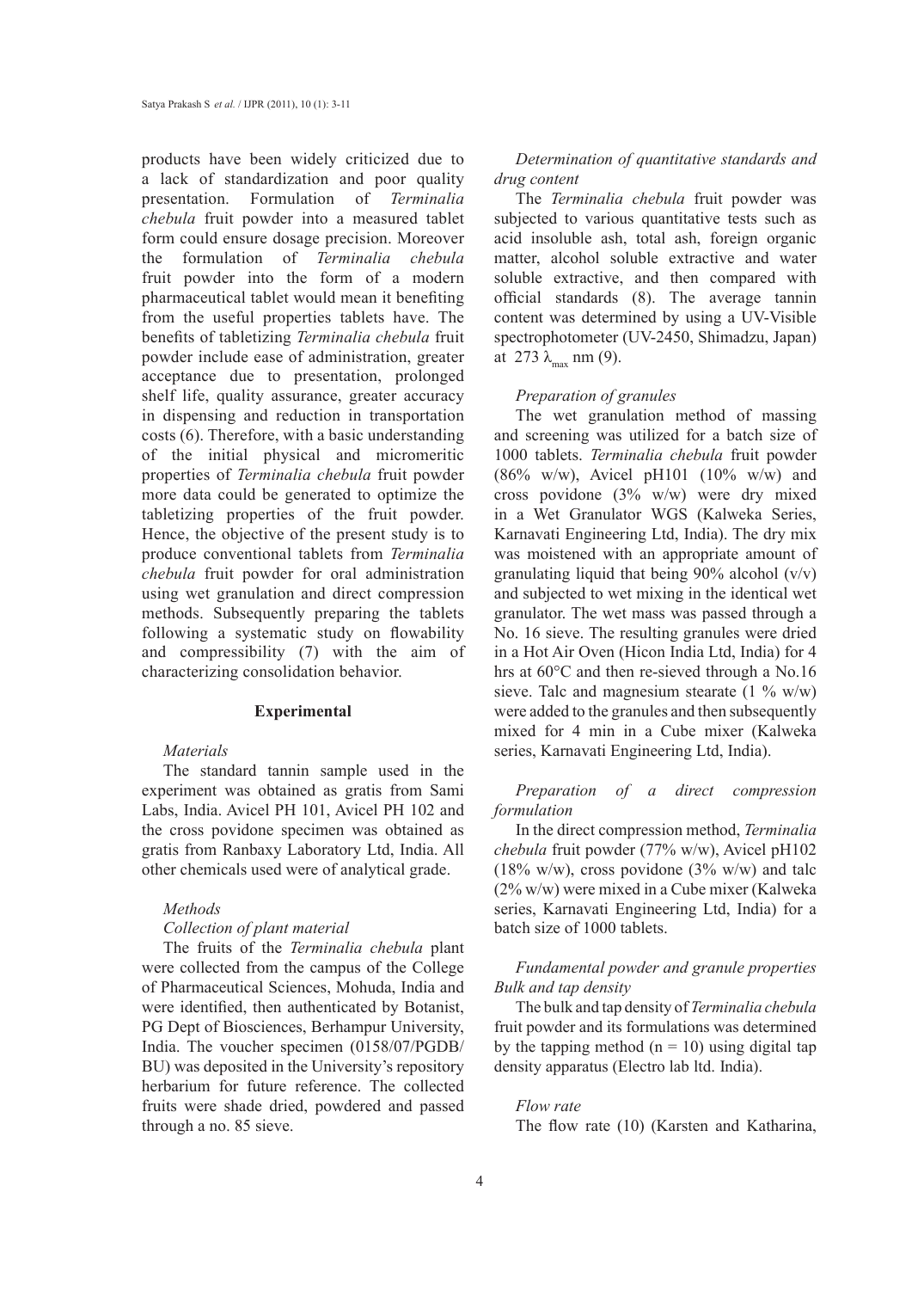2004) of the *Terminalia chebula* fruit powder and its formulations were determined as the ratio of mass (g) to time (sec) using a steel funnel with an orifice diameter of 10 mm  $(n = 10)$ .

#### *Kawakita analysis*

Flowability was determined using the Kawakita analysis (11). The method involved pouring 10 g of powder and its formulations into a 50 mL glass measuring cylinder. The heaped particles in the cylinder were then leveled off horizontally with a thin metallic spatula and the bulk volume *Vo* was accurately measured. Tapping was afterwards initiated mechanically and the change in volume of the powder column  $V_N$  was noted after *N* no of taps. The behavior of both the powder and its formulations in the tapping procedure were compared using numerical constants obtained from Kawakita plots.

The Kawakita equation, which is used for assessing the flow properties of powders, is given by:

$$
\frac{N}{C} = \frac{N}{a} + \frac{1}{ab} \tag{2}
$$

Where *a* and *b* are constants; *a* describes the degree of volume reduction at the limit of tapping and is called compactibility; *1/b* is considered to be a constant related to cohesion and is called cohesiveness, *C* being the degree of volume reduction is calculated from the initial volume  $V_0$  and tapped volume  $V_N$  as:

$$
C = \frac{(V_0 - V_N)}{V} \tag{3}
$$

The numerical values for constants *a* and *1/b* are obtained from the slope of the plot of *N/C* versus number of taps  $N (N = 10, 20, 30$  up to 300*)*.

### *Compaction studies*

#### *Preparation of compacts*

Compacts containing 500 mg of *Terminalia chebula* were made using the fruit powder and its formulations, using a Hydraulic pellet press (Kimaya Engineers, India). Compression loads were used; ranging from  $10\text{Kg/cm}^2$  to

95Kg/cm2 . Ten compacts were made at each compression level. Before compression, the die (13mm diameter) and the flat-faced punches were lubricated using a 2% w/v dispersion of magnesium stearate in ethanol ether (1:1). The compacts were stored over silica gel for 24 h (to allow for elastic recovery and hardening and prevent false low yield values) before evaluations. The dimensions (thickness and diameter) and weight uniformity of three compacts were determined. The relative density  $\rho_r$  was calculated as the ratio of apparent density  $\rho_A$  of the compact to the true density  $\rho_T$  of the powder. The data obtained using this 'ejected tablet method' was used to obtain Heckel plots. Linear regression analysis was carried out over a compression range of between  $10Kg/cm<sup>2</sup>$  and 95Kg/cm2 then the parameters using Heckel plots (12) were calculated.

#### *Heckel equation*

The compaction characteristics of the powder were studied by means of the Heckel equation.

$$
\text{In} \frac{1}{1 - \rho_r} = \text{KP} + \text{A}
$$
 (4)

$$
\rho_r = \frac{\rho_A}{\rho_T} \tag{5}
$$

Where,  $\rho_r$  is the relative density of the compact,  $\rho_T$  is the apparent density and  $\rho_T$  is the true density, *P* is the applied pressure; *K* (the slope of the linear portion) is the reciprocal of the yield pressure, *Py*, of the material. The yield pressure is inversely related to the ability of the material to deform plastically under pressure and *A* is a function of the original compact volume.

#### *Leuenberger equation*

For compactibility assessment, the force required for diametral breaking of the compacts was determined using a Digital hardness tester EH-01 (Electro lab ltd. India). The tensile strength  $\sigma_{y}$  of the compacts was calculated using the following equation (13) where,  $\chi$  is hardness (in Kg/cm2 ), *d* and *t* are the diameter and thickness of the compacts (in mm), respectively.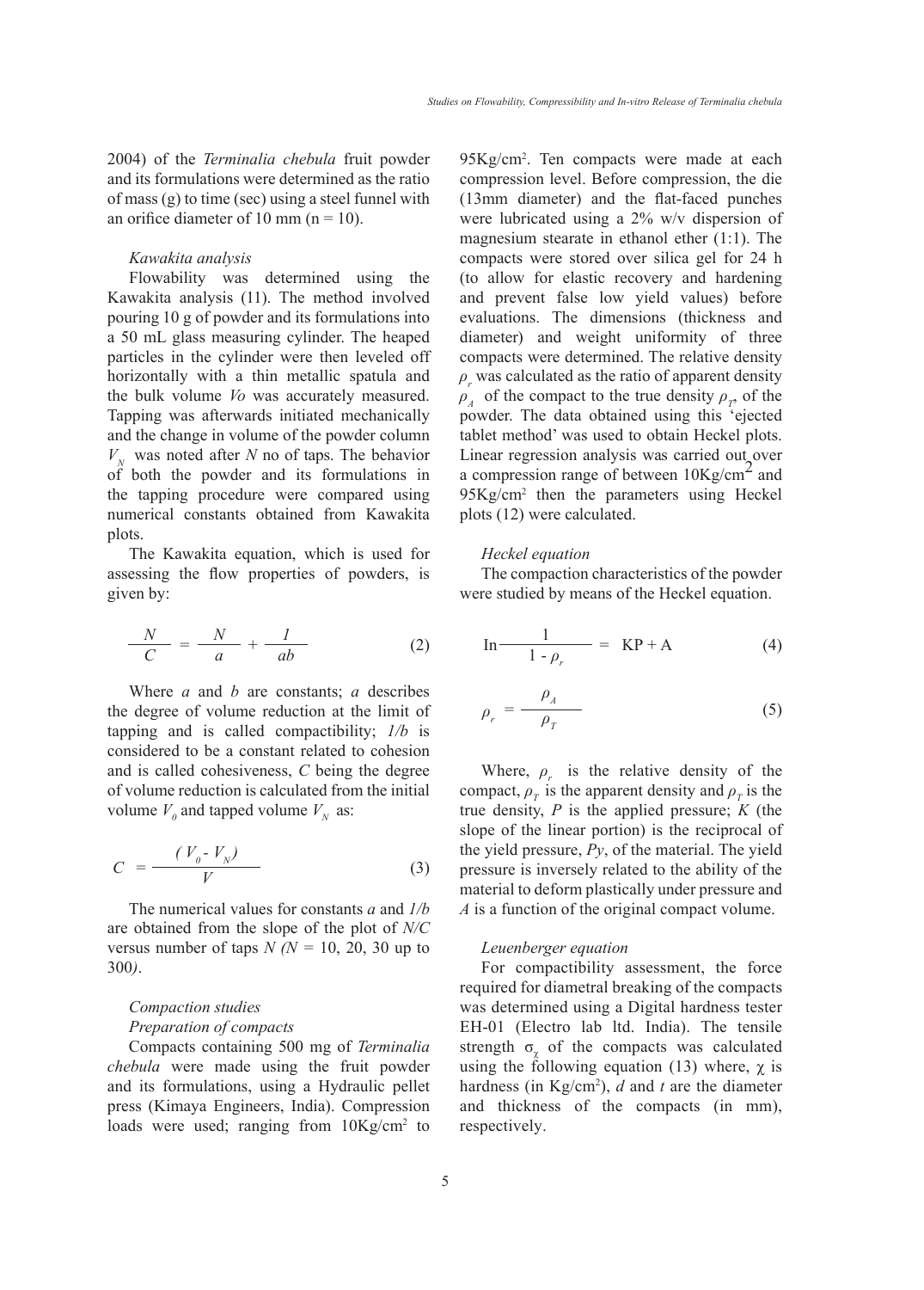$$
\sigma_x = \frac{2x}{\pi dt} \tag{6}
$$

Leuenberger analysis was performed by fitting the data in the following equation (14). A nonlinear plot of tensile strength with respect to product compaction pressure *P* and relative density  $\rho_r$  was obtained using statistical software (Graph Pad Prism4). Where,  $σ_{x \text{ max}}$  is the maximum tensile strength (kg/cm2 ) when *P* will be infinite and  $\rho_r$  will be equal to 1, and  $\gamma$  is the compression susceptibility.

$$
\sigma_x = \sigma_{\text{max}} \left( 1 - e^{-\rho_r \times \gamma \times P} \right) \tag{7}
$$

#### *Preparation of tablet*

Tablets containing 500 mg of *Terminalia chebula* fruit powder were produced by compressing granules using a single station tablet punching machine (Cadmach Machinery Co Pvt. Ltd., India) equipped with 13 mm circular, flat and plain punches.

# *Determination of brittle fracture index*

The crack theory can be used to develop a quantitative expression to measure the brittle fracture tendency (15). The BFI values of the resulting tablets were obtained from the expression (16).

$$
BFI = 0.5 \left( \frac{T}{T_o} - 1 \right) \tag{8}
$$

Where To and T are the tensile strengths of tablets with and without a central hole, respectively. The centre hole  $( \leq 01.2 \text{ mm} )$  is a built-in model defect to simulate the actual void formed in the tablet during compression. For a brittle fracture to occur, the ratio  $T/T_0 =$ 3. By subtracting 1 and multiplying by 0.5 the maximal BFI value is 1 (unity). The BFI value thus has a range of 0 (no fracture tendency) to 1 (maximal fracture tendency). Tablet samples with BFI values  $(≥ 0.5)$  display a high fracture incidence during actual tabletizing.

#### *Quality control tests for tablets*

The prepared tablets made using *Terminalia chebula* fruit powder via wet granulation and direct compression were subjected to standard tablet quality control tests (17). Weight variation was determined by weighing 20 tablets individually, the average weight was calculated and the percentage variation of each tablet was determined. Hardness was determined by testing 6 tablets from each formulation using a Digital tablet hardness tester (Electrolab Pvt. Ltd., India) and the average applied pressure  $(Kg/cm<sup>2</sup>)$ required to crush each tablet was determined. Friability was determined by firstly weighing 10 tablets then placing them in a friability tester (Electrolab Pvt. Ltd., India), which was rotated for 4 min at 25 rpm. After dusting, the total remaining weight of the tablets was recorded and the percentage of friability was calculated. The disintegration time for the tablets was determined in 900 mL of distilled water using Disintegration test apparatus (Electrolab Pvt. Ltd., India).

#### *In-vitro dissolution test*

The release of pure tannin from conventional tablets (18) made from *Terminalia chebula* fruit powder was determined using USP (XXI) six stage dissolution rate test apparatus I (Thermolab®) at 50 rpm. Dissolution was examined using 900 mL of 0.1M HCl. The temperature was maintained at  $37 \pm 0.2$ °C. Samples each containing 5 mL were withdrawn at 5, 10, 20, 30, 40, 50 and 60 min time intervals, filtered through a Whatman filter (0.45 μm) (Auroco Pvt Ltd, Thailand) and replaced with an equal amount of fresh dissolution medium. Samples were then suitably diluted and analyzed for tannin content using a UV/Visible double beam spectrophotometer (UV-2450 Shimadzu Japan) at 273 nm respectively. The amount of tannin was calculated from the calibration curve of standard tannin. The release studies were conducted in triplicate**.** 

#### *Statistical analysis*

Statistical analysis was carried out to find the differences that exist among the fruit powder and its formulations prepared by wet granulation and direct compression for each of the parameters as shown in Table 1-4. This was achieved by carrying out a one-way ANOVA at  $p < 0.05$  level using software GraphPad Prism ® 4 (GraphPad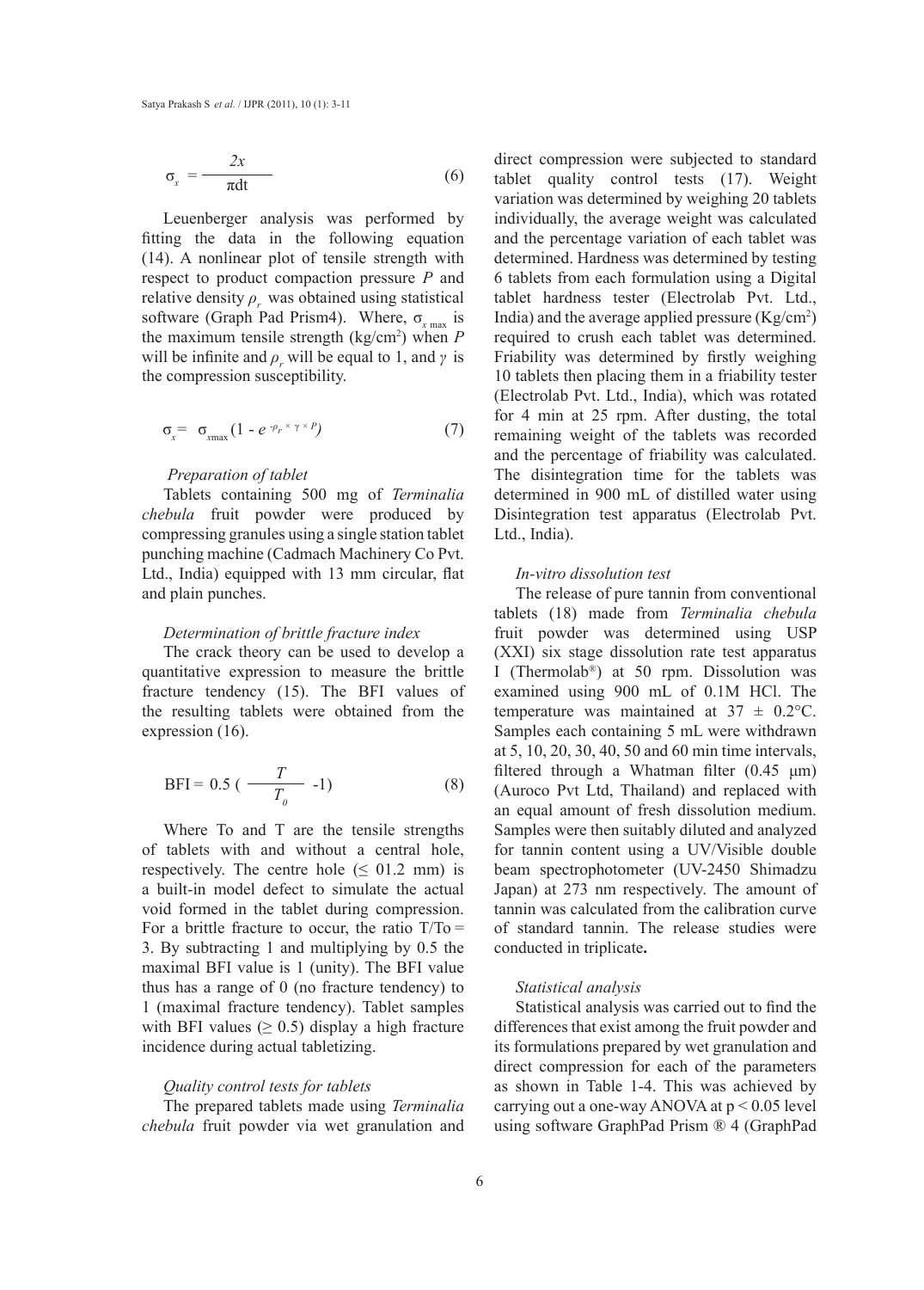| <b>Materials</b>        | Bulk density $(g/cm^3)$ | Tap density $(g/cm^3)$ | Flow rate $(g/sec)$ |
|-------------------------|-------------------------|------------------------|---------------------|
| Powder $(\# 85)$        | $0.45 \pm 0.065$        | $0.55 \pm 0.036$       | No flow             |
| Direct compression      | $0.435 \pm 0.15$        | $0.476 \pm 0.049$      | $2.36 \pm 0.943$    |
| Granule                 | $0.382 \pm 0.017$       | $0.439 \pm 0.25$       | $4.56 \pm 0.572$    |
| f-value<br>(F critical) | 5820.66*<br>5.1432      | 2328.77*<br>5.1432     | 4736.71*<br>7.7086  |

**Table 1.** Fundamental powder characteristics.

All values are expressed as mean  $\pm$  SD, n = 10, \* ANOVA at p < 0.05 level showed a significant difference.

Software Inc. San Diego, USA). At a 95% confidence interval, a calculated f-value of more than the critical f-value was considered as being significant. A paired t test was carried out to find out significant difference between release pattern among various formulations *i.e.* wet granulation and direct compression At a 95% confidence interval, t*-*values less than or equal to critical t-value were considered significant.

#### **Results and Discussion**

#### *Quantitative standards and drug content*

The fruit powder confirmed to the quantitative specifications of *Terminalia chebula* as per Indian herbal Pharmacopoeia. The parameters acid insoluble ash  $(1.3 \pm 0.25\%)$ , total ash  $(3.6 \pm 1.5\%)$ 1%), alcohol soluble extractive  $(45 \pm 1.5\%)$  and water soluble extractive  $(92.65 \pm 2.5\%)$  were within the official limits (8). The average tannin content in 100 mg of fruit powder was 74 mg  $\pm$  7% calculated as tannin with reference to the tannin reference standard at 273 nm using UV-Vis spectrophotometer (UV-2450, Shimadzu, Japan) (9).

*Fundamental powder and granule properties* The fundamental flow properties of the *Terminalia chebula* fruit powder exhibited no flow when passed through a funnel, which revealed that it was not up to the theoretical level for processing into tablet dosage form. As the fruit powder was mucilaginous in nature granulating fluid (Alcohol 80% v/v) was found to be suitable for obtaining optimized altered particle size. The flow rate of direct compression formulation and granules revealed a significant improvement in flowability (Table 1). One of the most important factors affecting the bulk density of a powder and its flow properties is the interparticulate interaction (10). Desirable micromeritic properties and the optimal presence of water diminish the cohesiveness of the powder, resulting in an increased bulk density for granule and direct compression formulations revealing enhanced flowability (19). Similarly, increased tapped density for granule and direct compression formulations indicated a better degree of compactibility as a function of applied pressure (20) (Table 1).

# *Kawakita analysis*

Plots of *N/C* versus *N* (Kawakita plots) for *Terminalia chebula* fruit powder, direct compression formulation and granule, resulted in a linear relationship. Kawakita constants indicate the behavior of the powder from the bulk density state to the tap density state. The constants of the Kawakita equation were resolved from the slope and the intercept of the line from graphs *N/C* versus *N* (Table 2). Granules densified the least (small compressible value) but attained a final packing state slowest of all. The lower value of *a* for the granules revealed better flowability than direct compression formulation. Whereas, a lower value of *1/b* for direct compression formulation showed that it is less cohesive than granules (21).

# *Compaction properties Heckel analysis*

The Heckel plots (Figure 2) for the direct compression formulation and granules showed no linearity at early stages of compression, because of particle rearrangement and initial fragmentation. Granules showed highest die filling value in initial stages of rearrangement as indicated by their intercept *A* values. These features of the latter could result in the formation of bridges and arches, which could in turn prevent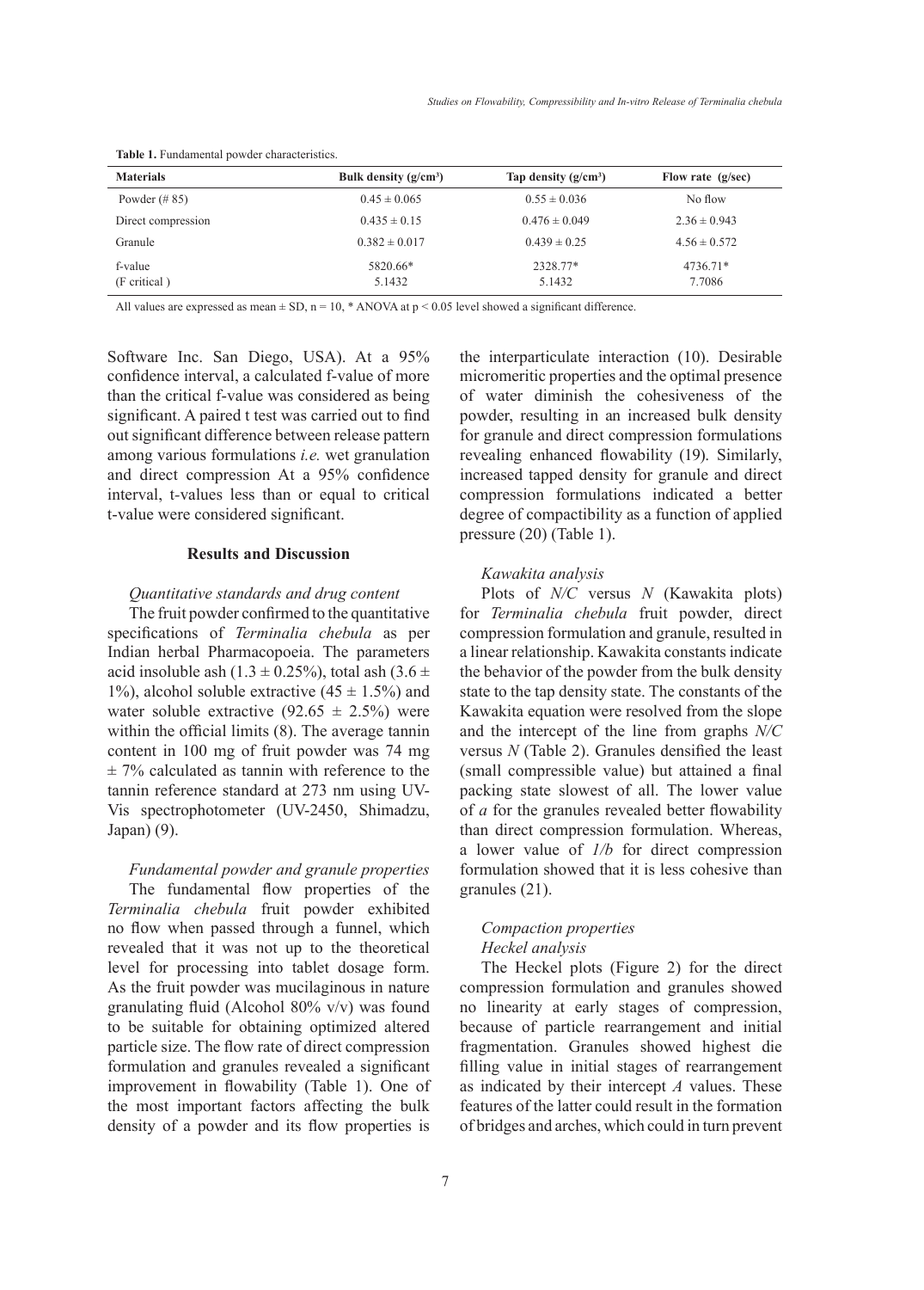| Kawakita           | Compactibility (a) | Cohesiveness $(1/b)$ | Coefficient of determination $(r^2)$ |
|--------------------|--------------------|----------------------|--------------------------------------|
| Powder $(\# 85)$   | $0.2374 \pm 0.025$ | $12.082 \pm 1.34$    | 0.996                                |
| Direct compression | $0.1856 \pm 0.012$ | $1.435 \pm 0.32$     | 0.998                                |
| Granule            | $0.1313 \pm 0.014$ | $2.835 \pm 0.27$     | 0.995                                |
| f-value            | 2496.33*           | 36573.56*            |                                      |
| (F Critical)       | 5.1432             | 5.1432               |                                      |

**Table 2.** Parameters of kawakita analysis.

All values are expressed as mean  $\pm$  SD, n = 10, \* ANOVA at p < 0.05 level showed a significant difference.

the close packing of particles in the bulk state. A higher value of *A* for the granules implies a higher degree of fragmentation. At low pressure, the large granules were fractured into small ones, which facilitated further rearrangement. When the compression pressure increased, granules showed plastic deformation (22). Greater slopes indicate a greater degree of plasticity hence better compressibility of the material.

*Terminalia chebula* fruit powder was more resistant to movement, once the initial phase of packing (as a result of die filling) was completed. This could be attributed to the high cohesive forces likely to be present as a result of its amorphous nature. The mean yield pressure, *Py*, values were found to be lower for the granules (Table 3). The results therefore indicated that the granules underwent plastic deformation more easily than the direct compression formulation. This also confirmed that direct compression formulation is somewhat resistant to deformation.

#### *Leuenberger equation*

The compression susceptibility parameter (Figure 2c) for the compact formed by the wet granulation technique indicated that the maximum crushing strength is reached faster at lower pressures of compression as opposed to that

of the *Terminalia chebula* fruit powder (Figure 2a). A higher value for  $\sigma_{\text{max}}$  was observed in the case of granules than in the direct compression formulation (Table 4). It showed that granules can build a compact with a higher strength than the direct compression formulation (Figure 2b). A lower value of compression susceptibility for *Terminalia chebula* fruit powder demonstrated that a maximum tensile strength could be obtained slowly at higher pressure.

The parameter  $\sigma_{\text{max}}$  and compression susceptibility allow a characterization of the different materials (23). A low  $\sigma_{\text{max}}$  value for *Terminalia chebula* fruit powder indicates poor bonding properties. In this regard *Terminalia chebula* formulations showed moderate bonding properties (Table 4). *Terminalia chebula* fruit powder showed an increasing deviation of different values with regards to radial crushing strength when a higher pressure of compression was applied. Whereas the crushing strength appears to remain constant independent of the increasing pressure of compression for both direct compression and wet granulation. This circumstance can be used as an indication of capping tendency as with increasing compression pressure different internal tensions are generated, which can manifest differently

|  | Table 3. Parameters of heckel analysis. |  |  |
|--|-----------------------------------------|--|--|
|--|-----------------------------------------|--|--|

| Heckel             | Slope $(K)$       | Intercept $(A)$   | Yield pressure $(P_0)$ | Coefficient of determination $(r^2)$ |
|--------------------|-------------------|-------------------|------------------------|--------------------------------------|
| Powder $(\# 85)$   | $0.042 \pm 0.023$ | $0.049 \pm 0.045$ | $20.161 \pm 1.223$     | 0.854                                |
| Direct compression | $0.112 \pm 0.034$ | $1.243 \pm 0.047$ | $9.074 \pm 0.43$       | 0.940                                |
| Granule            | $0.181 \pm 0.021$ | $2.866 \pm 0.12$  | $5.512 \pm 0.23$       | 0.911                                |
| f-value            | 43474.33*         | 17992.88*         | 15439.29*              |                                      |
| (F Critical)       | 5.1432            | 5.1432            | 5.1432                 |                                      |

All values are expressed as mean  $\pm$  SD, n = 10, \* ANOVA at p < 0.05 level showed a significant difference.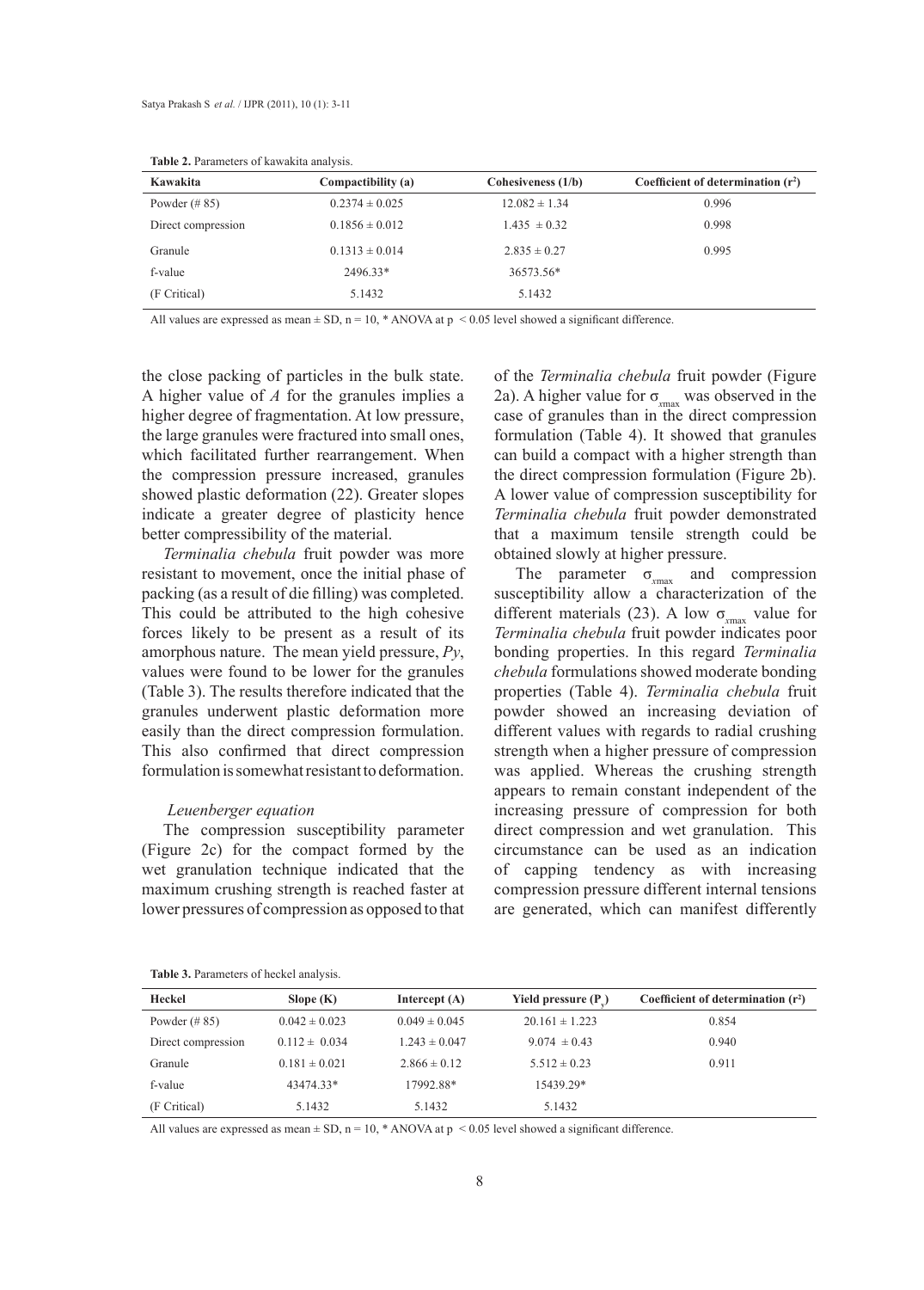| Leuenberger        | Compression susceptibility $\gamma$ (1/kg/cm <sup>2</sup> ) | Maximum tensile strength $\sigma_{\text{max}}$ (kg/cm <sup>2</sup> ) | Coefficient of determination $(r^2)$ |
|--------------------|-------------------------------------------------------------|----------------------------------------------------------------------|--------------------------------------|
| Powder $(\# 85)$   | $0.03138 \pm 0.002$                                         | $5.486 \pm 1.36$                                                     | 0.9641                               |
| Direct compression | $0.089 \pm 0.011$                                           | 16.45 $\pm$ 0.342                                                    | 0.933                                |
| Granule            | $0.172 \pm 0.004$                                           | $23.91 \pm 2.43$                                                     | 0.9115                               |
| f-value            | 67600.2                                                     | 11539.45                                                             |                                      |
| (F Critical)       | 5.1432                                                      | 5.1432                                                               |                                      |

**Table 4.** Parameters of leuenberger analysis.

**Table 5. Release profile of tablets prepared by direct compression and wet granulation**  All values are expressed as mean  $\pm$  SD, n = 10,  $*$  ANOVA at p < 0.05 level showed a significant difference.

tendency can be confirmed from the fact that  $(0.46$ it was not possible to produce intact tablets test an at higher compression pressures because of prepar immediate capping in the die. The shandli when the crushing strength is determined. This

#### *Tablet quality control tests*

All of the tablet batches were produced under similar conditions to avoid processing variables. The weight variation of the *Terminalia chebula*  tablets prepared by the wet granulation and direct compression methods were in the range of  $550 \pm 14$  mg and  $650 \pm 16$  mg respectively. The hardness of the tablets was higher for tablets prepared via the wet granulation method (5.2  $\pm$ 1.23 kg/cm2 ) than the direct compression method  $(4.8 \pm 2.31 \text{ Kg/cm}^2)$ . The thickness of the tablets prepared by wet granulation and the direct compression method was  $3.4 \pm 0.06$  and  $3.9 \pm$ 0.04 mm respectively. The percentage friability for tablets prepared by the direct compression method  $(0.75 \pm 0.28\%)$  was more than for

ng strength is determined. This tablets prepared by the wet granulation method pression pressures because of prepared *Terminalia chebula* tablets have good  $10 \pm 2.5$  min and  $12 \pm 1.5$  for tablets prepared  $(0.46 \pm 0.16\%)$ . The values of the hardness test and percentage friability indicate that the handling properties. Disintegration time was by the direct compression and wet granulation methods respectively. Initially when the tablet was prepared with starch as a disintegrating agent, the tablet did not disintegrate within 15 min rather the tablet remained as a compact mass for a period of 40 min. The same problem was observed when pre-gelatinised starch and ac-disol were used as disintegrants. However, tablets prepared with cross povidone disintegrated within 15 min due to the capillary action of cross povidone (24).

# *In-vitro dissolution study*

More than 90% of the tannin content of tablets prepared by the wet granulation and direct compression techniques was released within 1



**Figure 1.** Heckel plot for *Terminalia chebula fruit* powder and its formulations.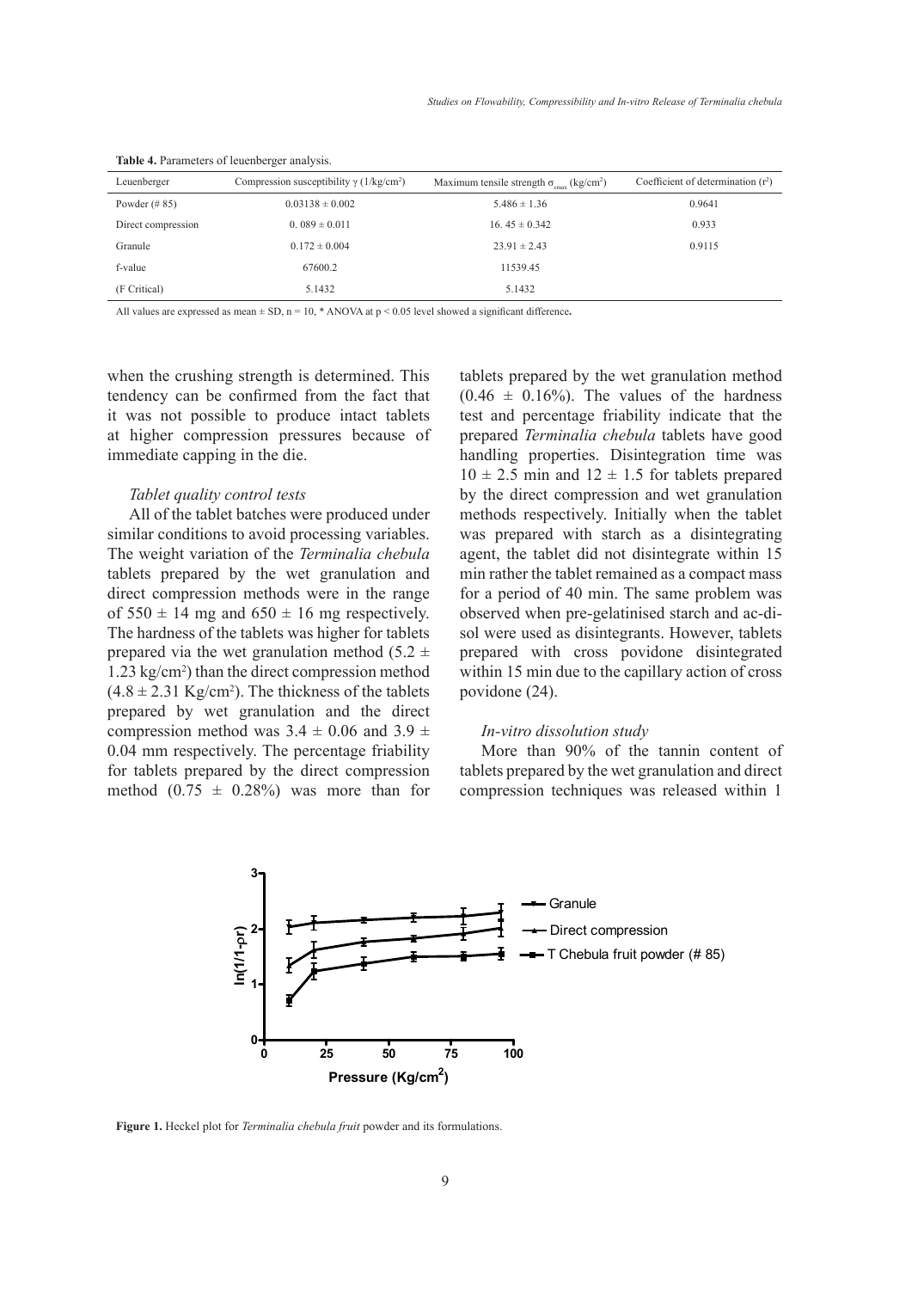

**Figure 2a.** The radial crushing strength was plotted against the product of the pressure of compression and the relative density of *Terminalia chebula* fruit powder.



**Figure 2b.** The radial crushing strength was plotted against the product of the pressure of compression and the relative density of *Terminalia chebula* fruit direct compression formulation.



**Figure 2c.** The radial crushing strength was plotted against the product of the pressure of compression and the relative density of the *Terminalia chebula* fruit granules.



**Figure 3.** Dissolution profile of tablets prepared by the wet granulation method (Tablet WG) and direct compression method (Tablet DC) in simulated gastric fluid (SGF).

#### hour (Figure 3).

# *Statistical analysis*

Statistical analysis using a one-way ANOVA test showed that the calculated f-value was much higher than the critical f-value for all the parameters at a  $p < 0.05$  significance level. Hence there was a significant improvement in the flowability and compressibility. The t-test showed that the calculated t-value was less than the critical t-value for the release pattern among the different formulations showing a significant difference at p < 0.05 significance level.

# *Brittle fracture index*

The B.F.I. value for the tablets was 0.372 and 0.498 for the wet granulation and direct compression methods respectively. The B.F.I value revealed that the tablets have lesser fracture, capping and lamination tendencies (25).

In conclusion, both wet granulation and direct compression methods could be used successfully to develop tablet formulations of *Terminalia chebula* fruit powder. Hence, the present study recommends the need to generate similar data for different herbal drugs or ayurvedic formulations, as it is greatly essential in industrial applications.

#### **Acknowledgement**

This work was supported by the University Grants commission, India.